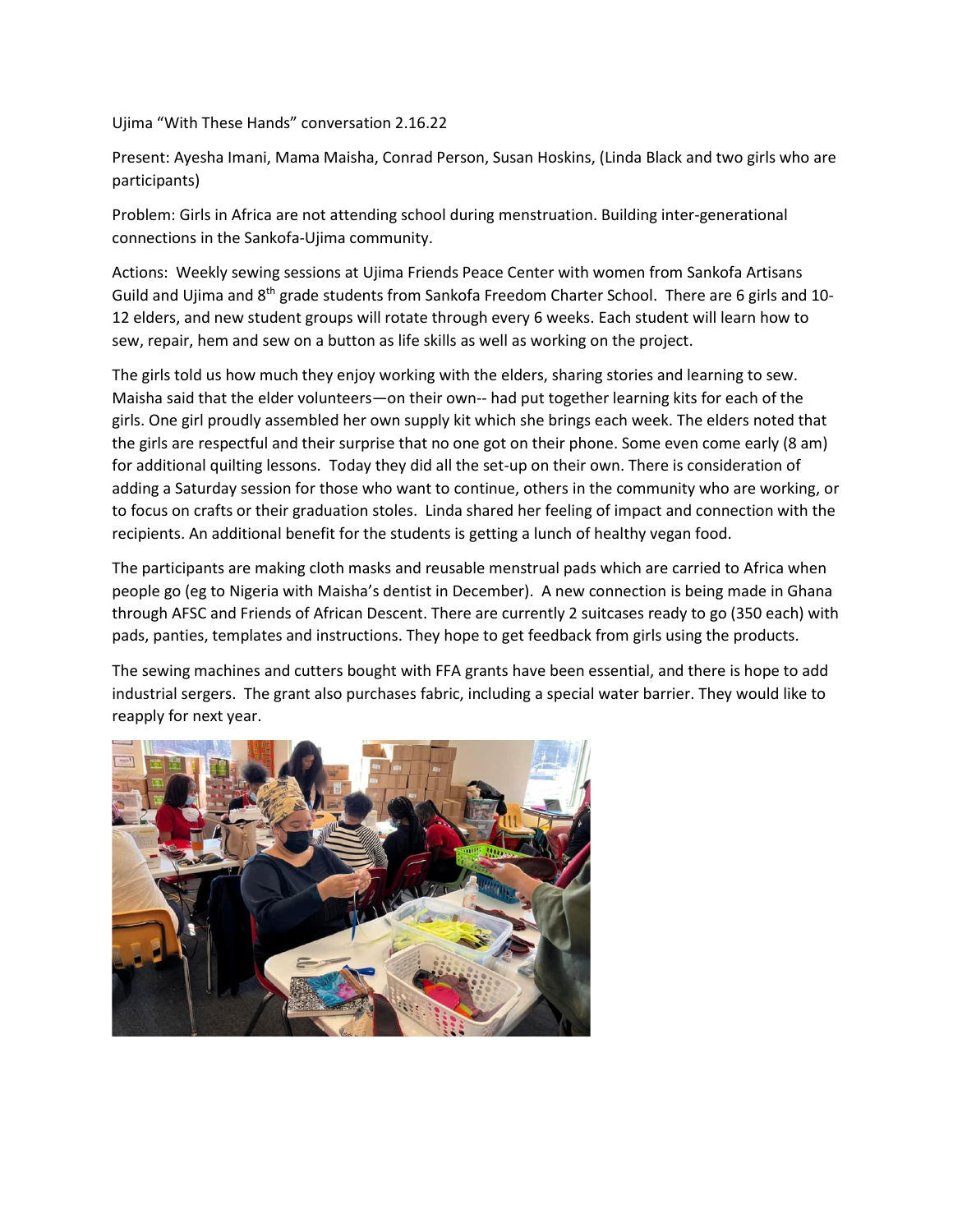

swh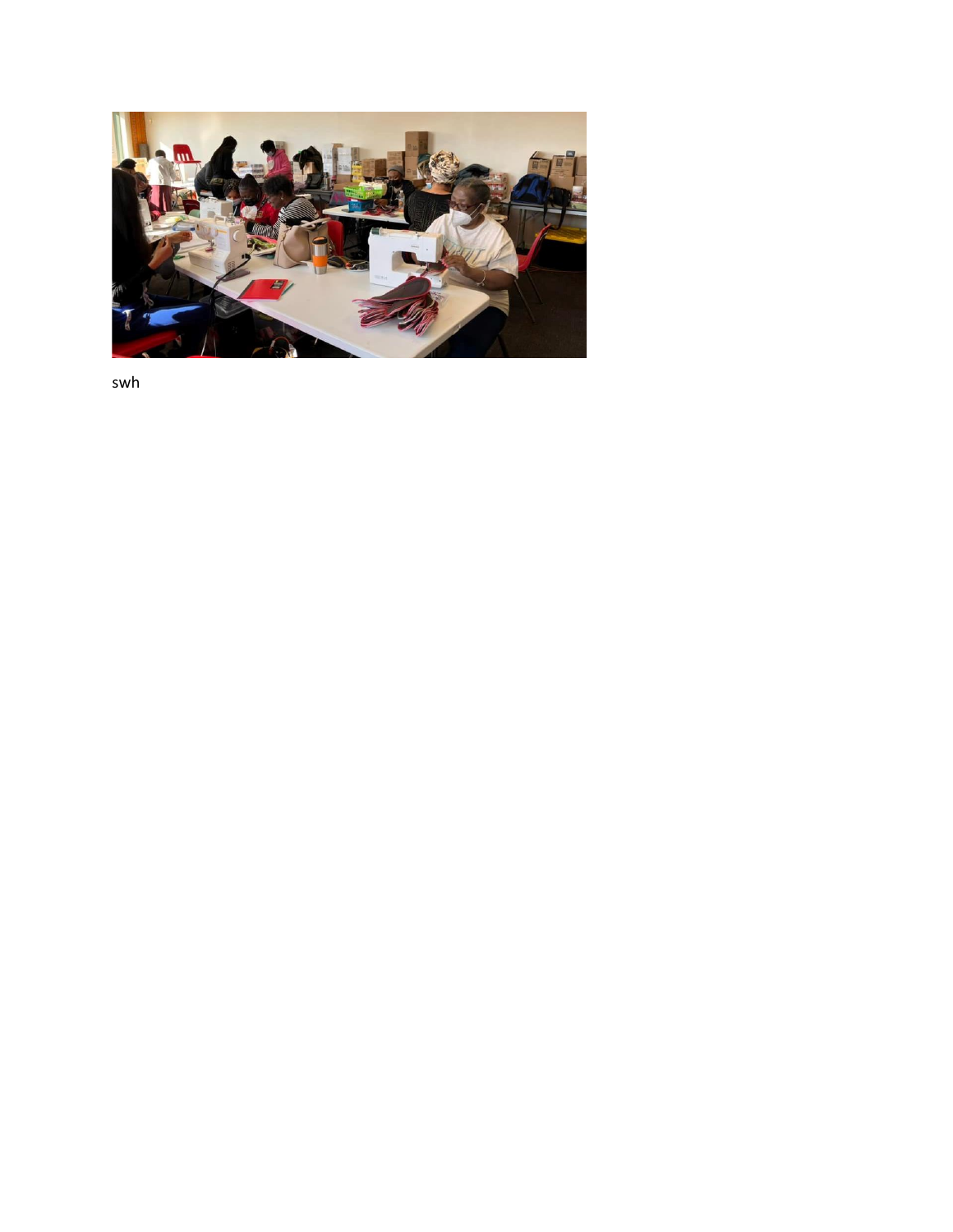